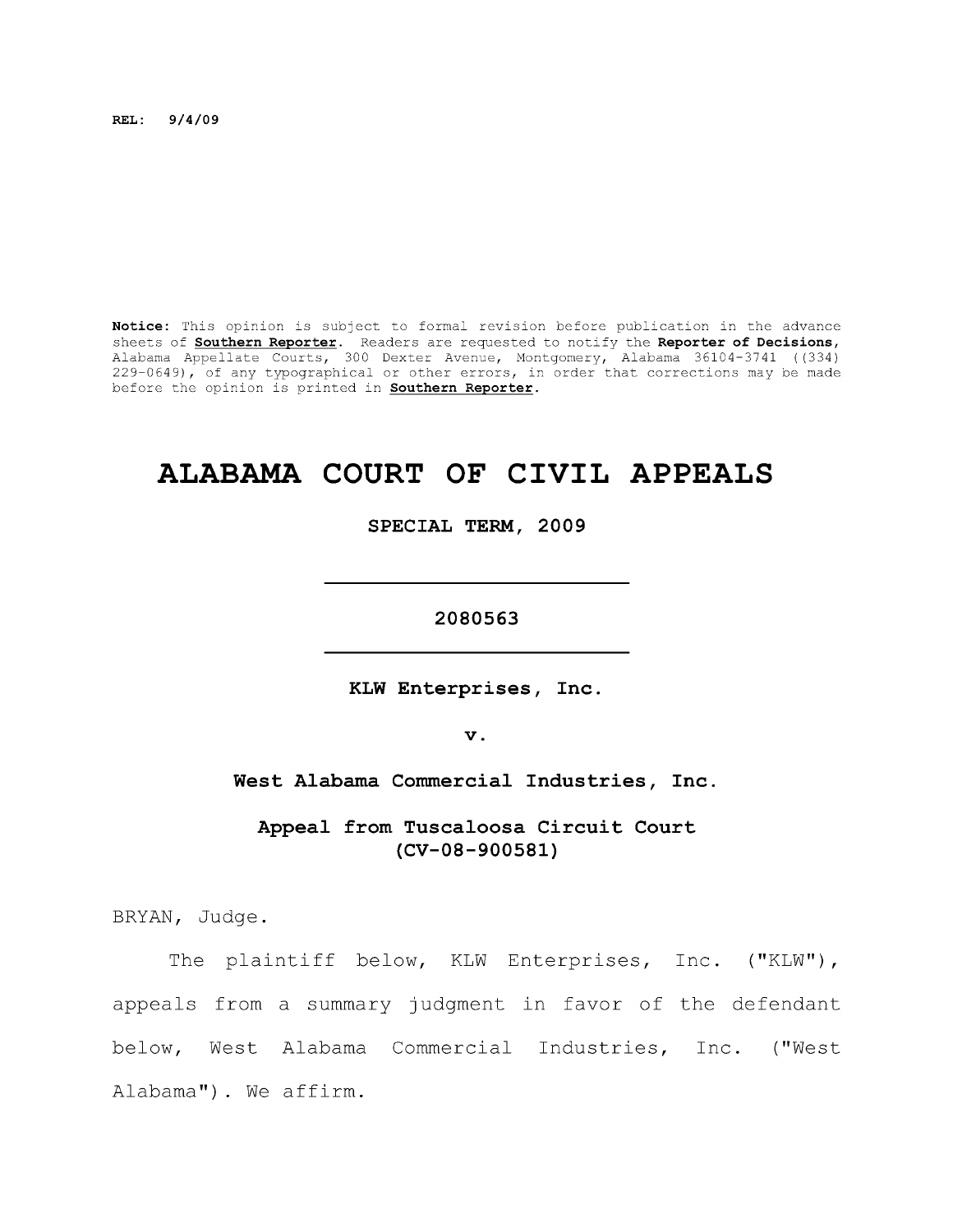On December 4, 2007, KLW and West Alabama entered into a contract in which KLW agreed to refurbish 40 apartment units in Marengo County. The work to be performed by KLW consisted of (1) removing the old doors, windows, and associated hardware and installing new doors, windows, and hardware; (2) installing new vinyl siding and shutters; and (3) painting the interior and exterior of the units. The total contract price for the project was \$401,850. A subsequent change order increased the contract price to \$451,850.

On December 12, 2007, KLW and West Alabama entered into a contract in which KLW agreed to perform the same kind of work on 34 apartment units in Macon County for a total price of \$364,763. KLW was not licensed as a general contractor in Alabama when it entered into those contracts.

KLW commenced performing the work required by the contracts; however, in June 2008, West Alabama demanded that KLW leave the job sites. KLW promptly left the job sites but claimed that West Alabama owed it a balance of \$146,523. West Alabama refused to pay KLW any additional money. KLW filed a verified claim of lien in the amount of \$83,552 plus fees and costs on the Marengo County apartments and filed a verified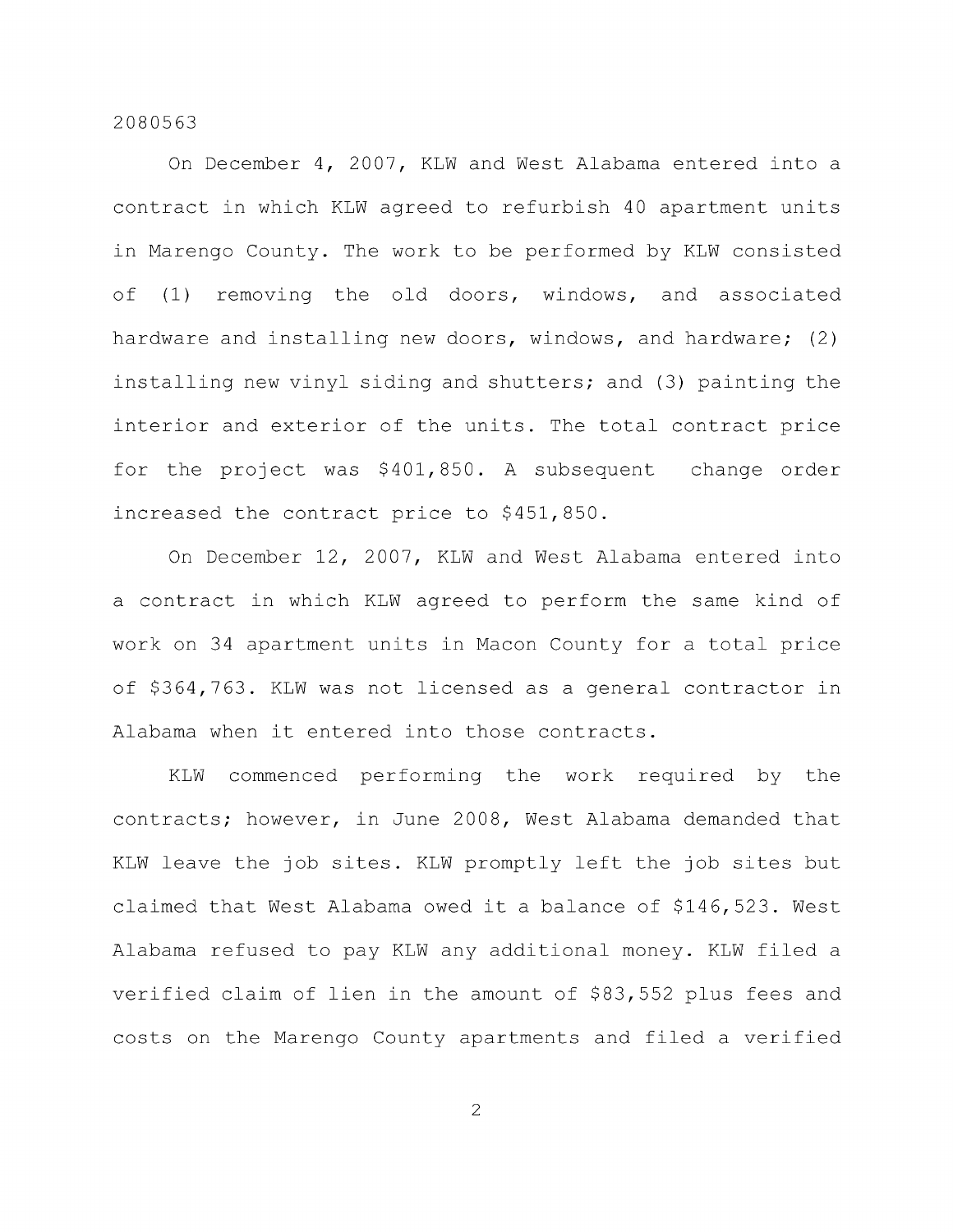claim of lien in the amount of \$62,971 plus fees and costs on the Macon County apartments.

On October 6, 2008, KLW sued West Alabama, stating three claims: a claim seeking enforcement of the liens, a claim seeking damages for breach of contract, and a claim seeking recovery of the \$146,523 under the theory of work and labor done. West Alabama initially moved the trial court to dismiss KLW's claims on the ground that KLW was estopped from prosecuting its claims because it was not licensed as a general contractor in Alabama ("West Alabama's estoppel defense") . The trial court heard the motion to dismiss but continued the hearing without ruling on that motion so that West Alabama could file a summary-judgment motion. Thereafter, West Alabama moved the trial court for a summary judgment based on West Alabama's estoppel defense. West Alabama supported the summary-judgment motion with an affidavit signed by the executive secretary of the Alabama Licensing Board for General Contractors in which he attested that KLW was not licensed as a general contractor in Alabama.

KLW opposed the summary-judgment motion with a pleading and a Rule 56(f), Ala. R. Civ. P., affidavit stating (1) that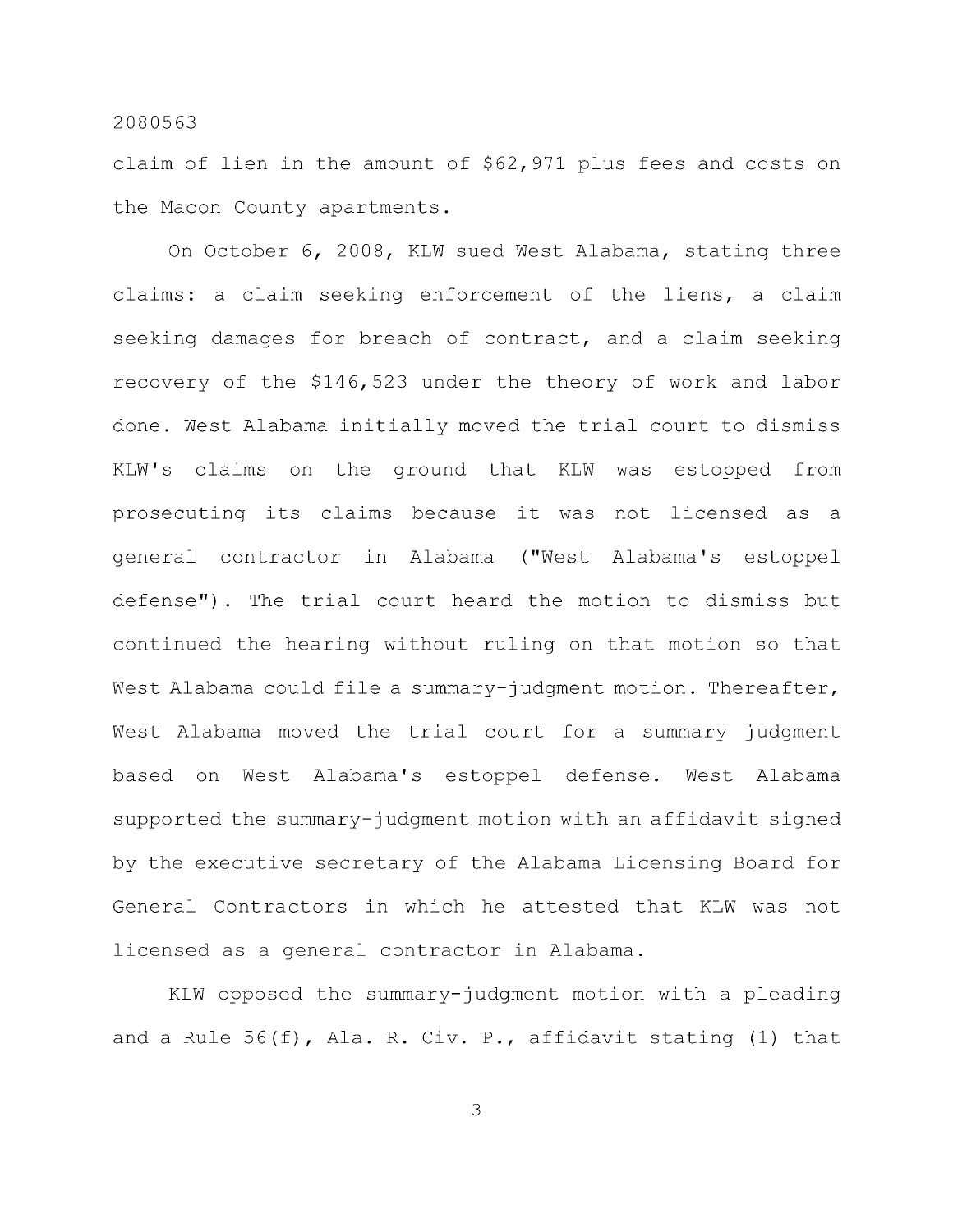the basis of KLW's opposition to the summary-judgment motion was that West Alabama was estopped from asserting its estoppel defense because West Alabama was in pari delicto with KLW in its failure to comply with the Alabama statutes requiring that KLW obtain a general contractor's license in order to perform its work under the contracts with West Alabama ("KLW's in pari delicto argument") and (2) that KLW needed to conduct discovery in order to obtain evidence in support of its in pari delicto argument. Following a hearing, the trial court entered a summary judgment in favor of West Alabama. In pertinent part, the judgment stated:

"It is undisputed that the parties entered into a contract for the performance of certain work, and that [KLW] was not licensed to perform the work as a general contractor even though it was required to hold such a license pursuant to Ala. Code § 34-8-1,  $$34-8-2$ , and  $$34-8-6$ . As noted in White v. Miller, 718 So. 2d 88, 89-90 (Ala. Civ. App. 1998), unlicensed contractors cannot recover for the unpaid portion of the contract price:

"'It is well settled that "[ejxpress or implied contracts entered into by an unlicensed general contractor are null and void because they violate public policy." Goodwin v. Morris, 428 So. 2d 78, 79 (Ala. Civ. App. 1983) .

"'In Architectural Graphics & Constr. Servs., Inc. v. Pitman, 417 So. 2d 574, 576 (Ala. 1982), our supreme [court] stated the

 $\overline{4}$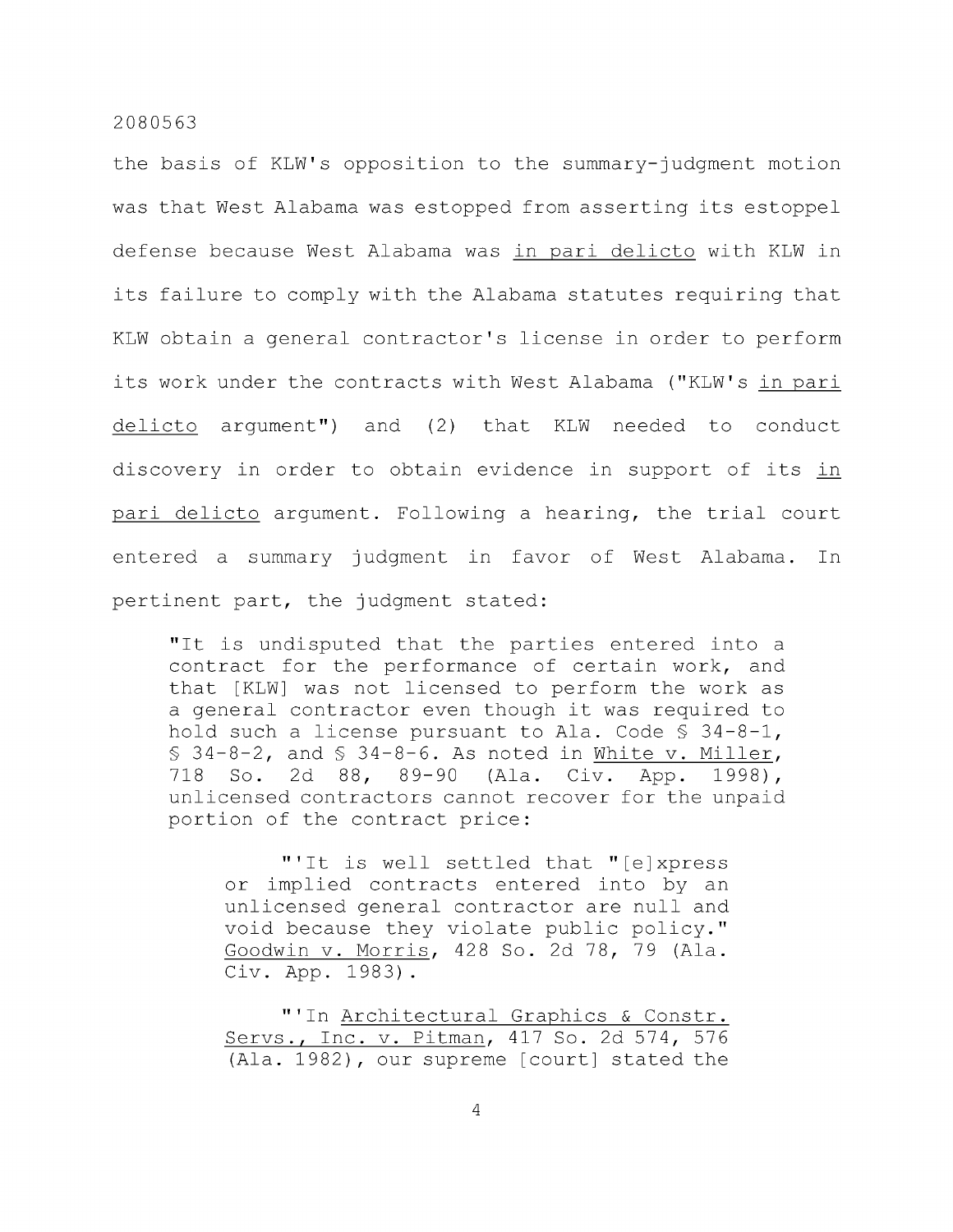## following:

"'"This Court has held that § 34-8-1, et seq., Ala. Code 1975, is not a law enacted solely for revenue purposes, but rather is regulatory legislation designed to protect the public against incompetent contractors and to assure properly built structures which are free from defects and dangers to the public. Cooper v. Johnston, 283 Ala. 565, 219 So. 2d 392 (1969)."

"'Our supreme court, in commenting on § 34-8-1, noted that the statute was "a penal one, and harsh results sometimes flow from the construction of a penal statute." Hawkins v. League, 398 So. 2d 232, 237 (Ala. 1981).'

"[KLW] responds that the motion is not due to be granted because (1) discovery is outstanding, and/or (2) that the evidence presents a genuine issue of material fact whether [West Alabama] is estopped or otherwise prevented from asserting this defense as the parties were 'in pari delicto.' [KLW] notes, accurately, that the Supreme Court once commented that such an argument '... has some appeal, particularly where a rule so harsh is involved.' Architectural Graphics & Constr. Servs., Inc. v. Pitman, 417 So. 2d [574,] 576-577 [(Ala. 1982)]. This court agrees with that observation and notes the harsh, draconian effect of the defense, particularly where the parties are equally guilty of violating public policy. Nevertheless, the cited observation appears to be dictum that has not been adopted as law in this State. To the contrary, current Alabama law does not recognize any exceptions to the rule that public policy will not permit recovery by an unlicensed contractor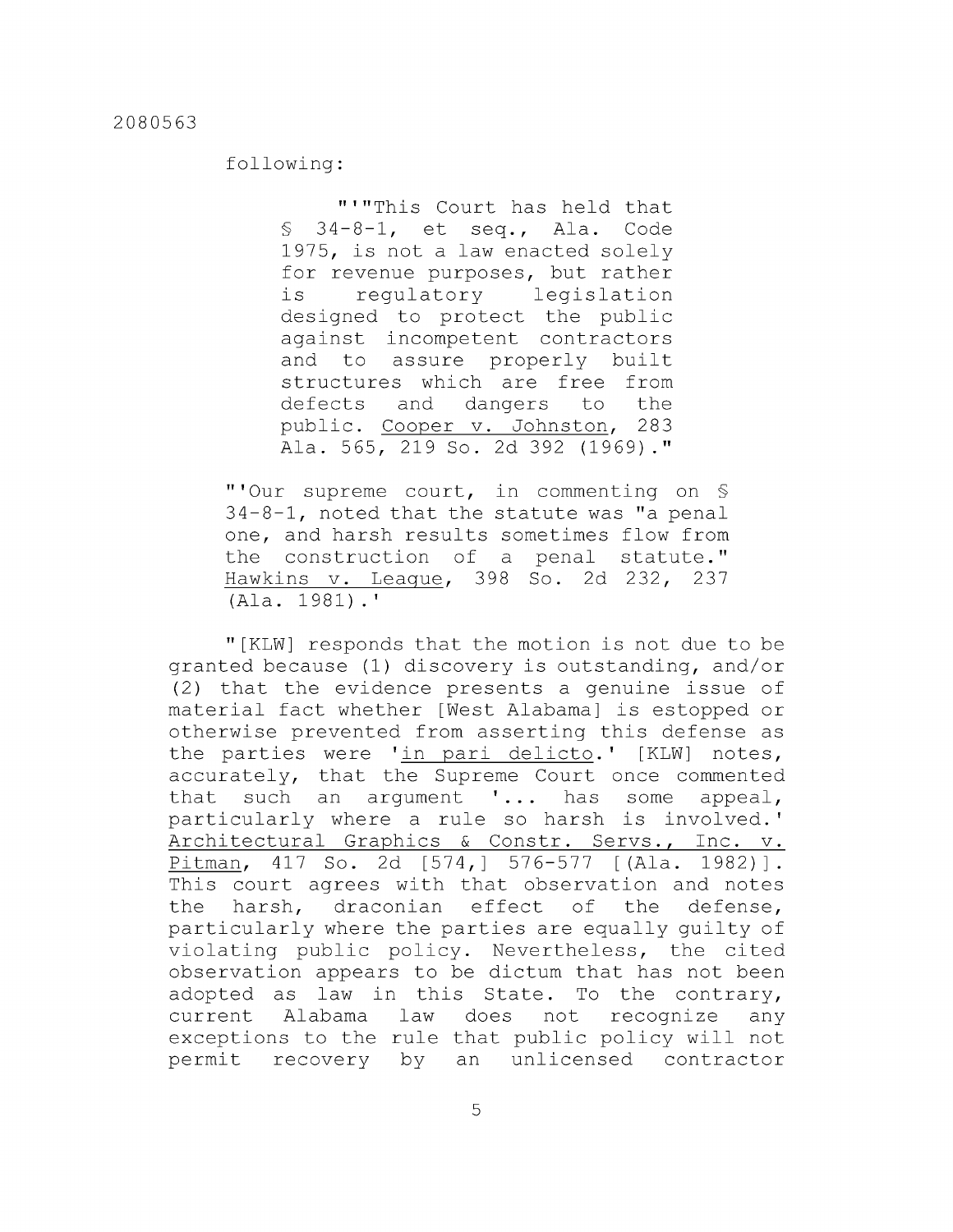regardless of the conduct of the other party. See, e.g., White v. Miller, 718 So. 2d at 90 ('It is well settled, however, that the contractor "cannot, by way of estoppel, endow with validity a transaction which is illegal and against public policy."') Since this court is not authorized to deviate from existing caselaw, [KLW] is barred from recovering in this case. Further, I do not find the outstanding discovery to be material to the issue raised in the summary judgment motion, and therefore a continuance to obtain such discovery responses would not alter the outcome of this case. See, e.g., McConico v. State, [8 So. 3d 208] (Ala. Civ. App. 2008) (discussing, in another context, the requirement that the requested discovery be 'material'). Therefore, judgment is rendered in favor of [West Alabama] against the claims of [KLW]."

Following the entry of the summary judgment, KLW timely appealed to the Alabama Supreme Court, which transferred the appeal to this court pursuant to  $\frac{12-2-7(6)}{12-2-7(6)}$ , Ala. Code 1975.

"'We review a summary judgment de novo.' Potter V. First Real Estate Co., 844 So. 2d 540, 545 (Ala. 2002) (citation omitted). 'Summary judgment is appropriate only when "there is no genuine issue as to any material fact and ... the moving party is entitled to a judgment as a matter of law."' Ex parte Rizk, 791 So. 2d 911, 912 (Ala. 2000) (citations omitted).

"'In determining whether the nonmovant has created a genuine issue of material fact, we apply the "substantial-evidence rule" -evidence, to create a genuine issue of material fact, must be "substantial." § 12- 21-12 (a), Ala. Code 1975. "Substantial evidence" is defined as "evidence of such weight and quality that fair-minded persons in the exercise of impartial judgment can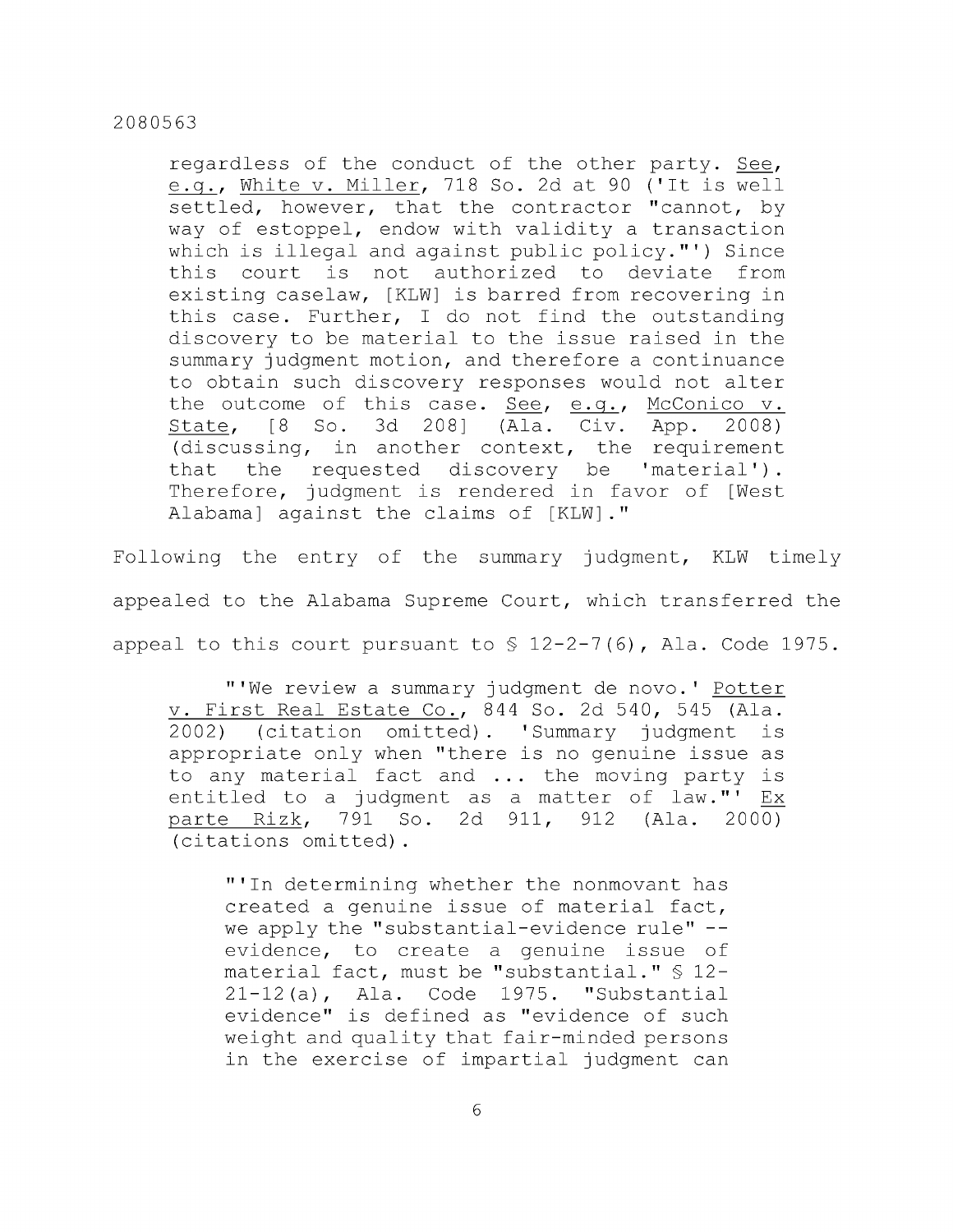reasonably infer the existence of the fact sought to be proved." West v. Founders Life Assurance Co. of Florida, 547 So. 2d 870, 871 (Ala. 1989).'

"Callens v. Jefferson County Nursing Home, 769 So. 2d 273, 278-79 (Ala. 2000) (footnote omitted). In deciding a motion for a summary judgment, or in reviewing a summary judgment, the court must accept the tendencies of the evidence most favorable to the nonmoving party and must resolve all reasonable factual doubts in favor of the nonmoving party. Bruce v. Cole, 854 So. 2d 47 (Ala. 2003), and Pitney Bowes, Inc. v. Berney Office Solutions, 823 So. 2d 659 (Ala. 2001) . See Ex parte Helms, 873 So. 2d 1139 (Ala. 2003), and Willis v. Parker, 814 So. 2d 857 (Ala. 2001)."

Hollis V. City of Brighton, 885 So. 2d 135, 140 (Ala. 2004) .

KLW first argues that the trial court erred in entering a summary judgment without affording KLW an opportunity to conduct discovery to obtain evidence to support its in pari delicto argument. However, the mere pendency of discovery alone does not bar the entry of a summary judgment. Reeves v. Porter, 521 So. 2d 963, 965 (Ala. 1988). The pendency of discovery renders the entry of a summary judgment erroneous only if the nonmovant establishes that the discovery is crucial to the nonmovant's case.  $Id.$  In the case now before us, the discovery sought by KLW could not be crucial to its case unless KLW's in pari declicto argument is a valid basis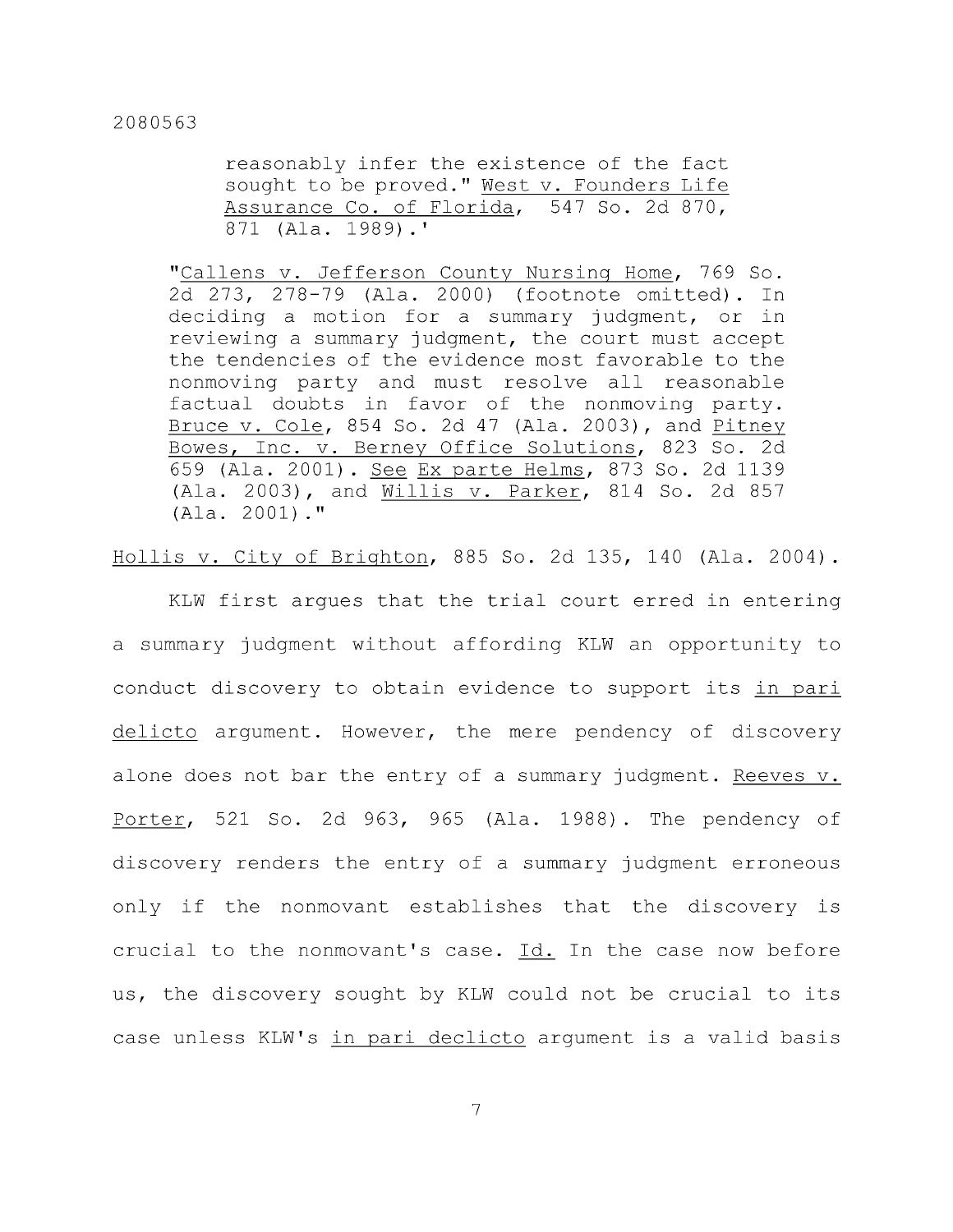for overcoming West Alabama's estoppel defense. Thus, the trial court did not err in entering the summary judgment despite the pendency of the discovery unless KLW's in pari delicto argument is a valid basis for overcoming West Alabama's estoppel defense.

We agree with the trial court that the statement in Architectural Graphics & Construction Services, Inc. v. Pitman, 417 So. 2d 574 (Ala. 1982), to the effect that an in pari delicto argument "has some appeal, particularly where a rule so harsh ... is involved" is merely dictum. 417 So. 2d at 576. This is clear from the context in which the supreme court made the statement:

"In brief, AGCS argues under the facts in this case that Pitman and Belcher should be estopped to raise [their estoppel] defense. It argues that they were equally guilty of violating the licensing statute and asserts that the parties were in pari delicto, and the trial court should have left all guilty parties as it found them. Although this argument has some appeal, particularly where a rule so harsh as this is involved, we cannot address it because the record is devoid of any evidence whatsoever to either support or contradict appellant's contention. An appellate brief reciting matters not contained in the record cannot be considered on appeal. Cooper v. Adams, 295 Ala. 58, 322 So. 2d 706 (1975); Coleman v. Estes, 281 Ala. 234, 201 So. 2d 391 (1967)."

417 So. 2d at 576-77 (emphasis added). Moreover, KLW has not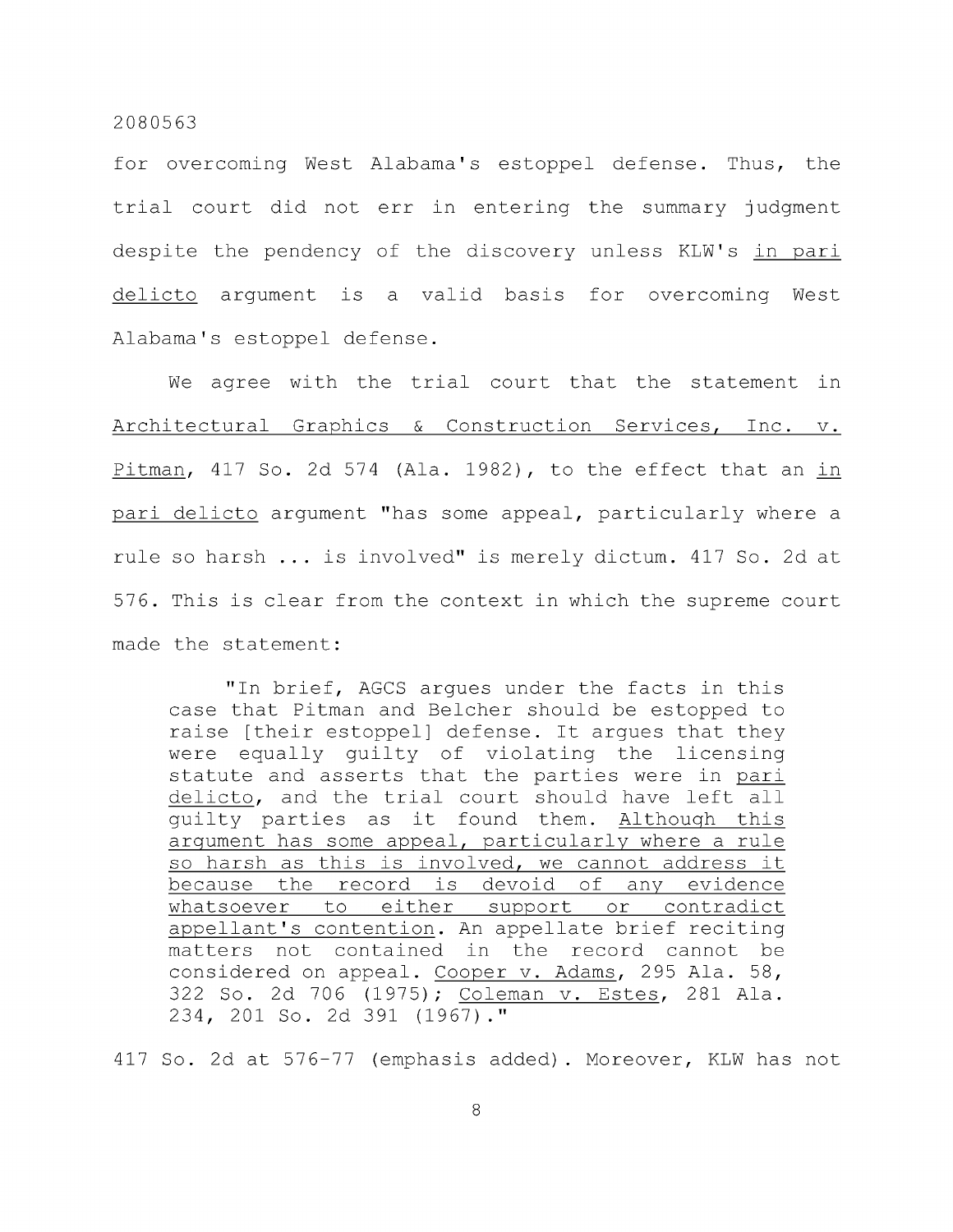cited any case holding that an in pari delicto argument is a valid basis for overcoming an estoppel defense. Given the existence of supreme court precedent upholding the validity of the estoppel defense asserted by West Alabama and the nonexistence of supreme court precedent upholding the validity of the in pari delicto argument asserted by KLW, we cannot hold that KLW's in pari delicto argument was a valid basis for overcoming West Alabama's estoppel defense. See § 12-3-16, Ala. Code 1975 ("The decisions of the Supreme Court shall govern the holdings and decisions of the courts of appeals ....") . Therefore, discovery regarding KLW's in pari delicto argument was not crucial to its case, and the trial court did not err in entering a summary judgment despite the pendency of discovery regarding that argument. See Reeves v. Porter, supra.

KLW also argues that the trial court erred in entering a summary judgment because, it says, West Alabama's estoppel defense applies only to a home builder, as that term is defined by the Alabama Code, and KLW did not fall within that definition. However, we cannot consider this argument because the record does not establish that KLW presented it to the